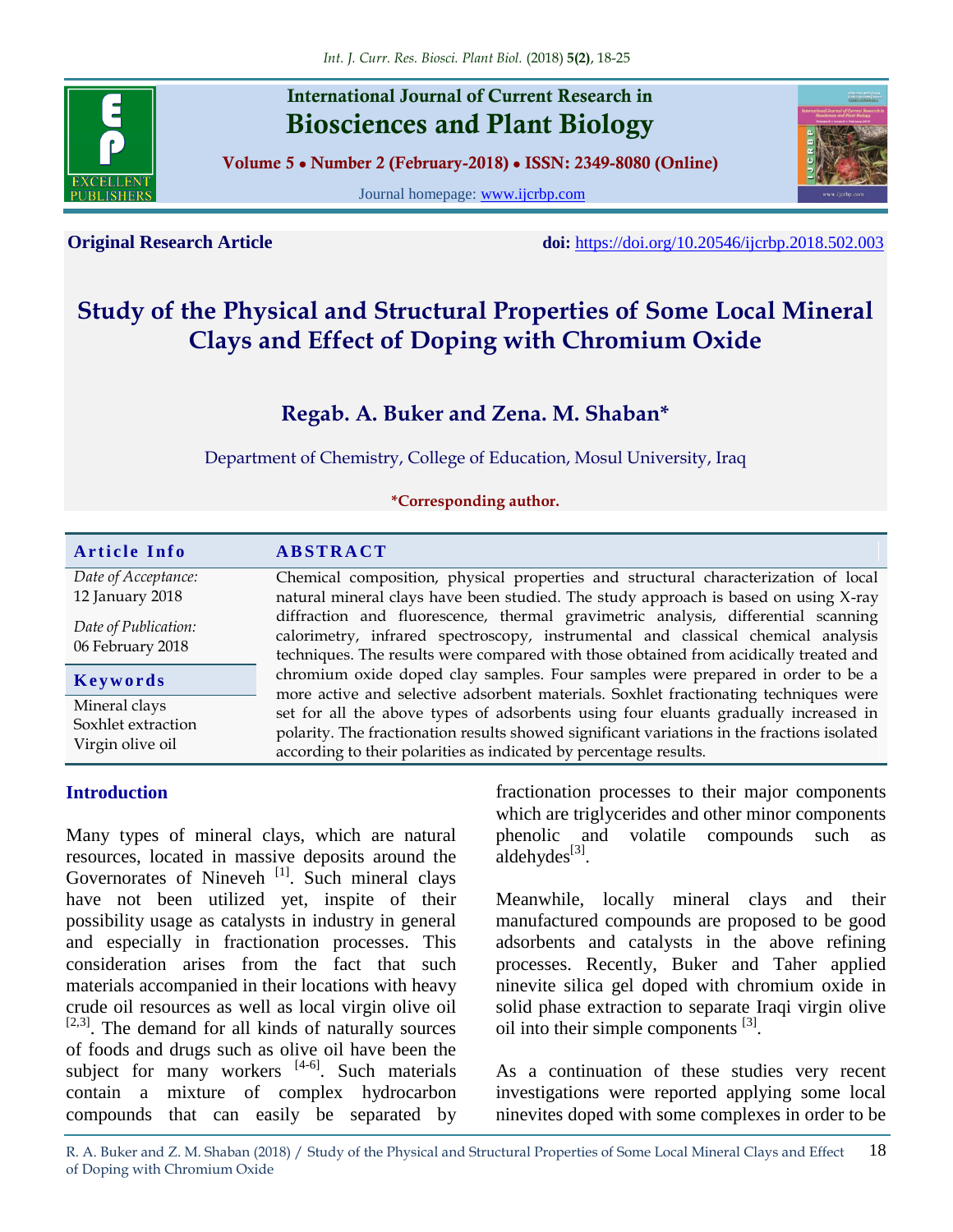more active and selective adsorbent material in chromatographic columns<sup>[7]</sup>.

The present study covers an investigation into the application of Aski-Mosul (a suburb of the Governorate of Nineveh) mineral clays after acidic and basic treating and doping them with chromium oxide in Soxhlet technique. They have to be employed as a catalyst in adsorption chromatography to fractionate some Iraqi virgin olive oils.

#### **Materials and methods**

#### **Source, collection and preparation of samples**

Natural clay samples were collected from Aski Mosul village, area around Mosul city/ Iraq. These samples are bearing some scemitite mineral clays in addition to silica and other non-mineral clays  $[8]$ . The solubility of the clay samples in both the acidic and basic medium was studied and the treated samples as well as the natural one were doped by chromium oxide,  $Cr_2O_3$ , applying the impregnation methods<sup>[9]</sup> to prepare four samples.  $C_2O_3$  was mixed with clay samples in a ratio 1:8 mole respectively, stirred with distilled water and small amount of ethanol for several hours, filtered, dried at  $110^{\circ}$ C, and heated at  $260^{\circ}$ C for 2 hrs. All samples were physically studied using several techniques including powder x-ray diffraction, thermal gravimetric analysis, differential scanning calorimetry, and infrared spectroscopy, in order to obtain active and selective adsorption material. Moreover, those samples were chemically formulated following several chemical analysis methods  $[10]$  in addition to x-ray fluorescence technique.

# **X-ray powder diffraction and fluorescence**

Powder x-ray diffraction studies were carried out using Cu kα radiation and diffraction patterns were recorded using Shimadzu X-ray Diffraction 7000, 2009, fitted with a vertical goniometry. The phase contributing to the x-ray diffraction patterns were identified by reference to the Joint Committee on Powder Diffraction Standers Powder Diffraction File. Meanwhile, x-ray fluorescence data were obtained using Oxford, X-MET 7500 fluorescence analyzer.

# **Thermal analysis**

Thermogravimetric analysis and differential scanning calorimetry were recorded between 25 and 380°C on METTLER TOLEDO, TGA/ DSC  $STAR<sup>e</sup>$  SW 9.30 thermal analysis. The heating rate was  $5^{\circ}$ C min<sup>-1</sup> and α-Al<sub>2</sub>O<sub>3</sub> was used as standard reference. The measurement was carried out in AL-Al-Bait University/ Jourdan Kingdom.

# **Infrared Spectra**

The absorption spectra of samples under investigation were recorded on SHIMADZO, IR Affinity-1 spectrophotometer using KBr pellets and NaCl cell  $^{[11]}$ .

# **Application**

Four adsorption fractionating Soxhlet techniques were prepared which were packed applying natural, treated, natural and doped and treated and doped clay samples as adsorbent materials. All samples were of chromatographic grade (300-425  $\mu_{\rm m}$ ) and activated to be employed in the processes.

A known weight (2g) of Iraqi virgin olive oil was fractionated into four isolated samples according to their adsorption polarities using four eluants of different polarities which are petroleum ether, toluene, chloroform and ethanol. IR,  ${}^{1}H$  NMR, GC-MS investigation will be presented in future article very soon  $\left[12\right]$  in order to study the chemical composition of the eluted stuff and to evaluated the adsorption activity and selectivity of the investigated samples.

# **Results and discussion**

# **Physical and chemical characterization**

Physical properties (e.g. density, porosity, water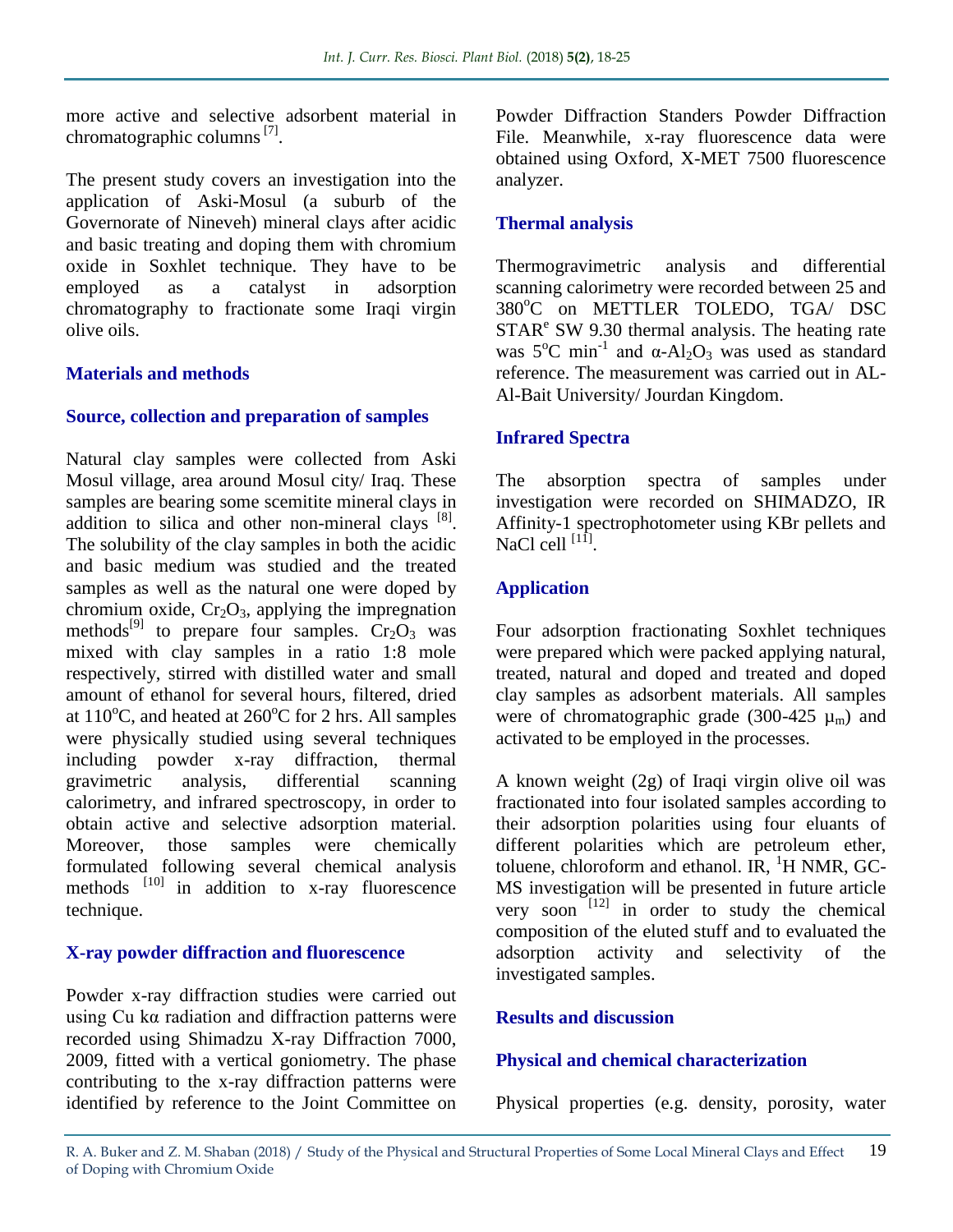absorption, pore size and capillary action) have been measured following the methods described in the literature  $^{[13]}$ . Table 1 shows such data related to the four clay samples under investigation. The capillary action, Fig. 1 revealed the rising of water level as monitored with time is taken as the measurement of this action. It is clear that physical properties of these samples show notable difference. It seems that the treated clay sample has low density and high porosity and permeability. Moreover, the doped samples are more dens than others. Such variation because of the elimination of

carbonate compounds on treating and doping processes. Meanwhile, the low capillary action at natural sample on comparison with the rest samples may explain the fact that natural clay sample contain large number of small pores which are well connected by an extremely narrow channels  $^{[2]}$ . Furthermore, it seems that doping with chromium oxide affects creating much more permeable new catalysts with different physical properties. As a result, it looks that treating and doping clay samples appeared to be generally the best, regarding adsorption activity [14].

| <b>Lable 1.</b> Physical properties of clay samples. |                                 |                                  |                                     |                           |      |  |  |
|------------------------------------------------------|---------------------------------|----------------------------------|-------------------------------------|---------------------------|------|--|--|
| <b>Sample</b>                                        | <b>Density</b><br>$g/cm^3$      | <b>Porosity</b><br>$\frac{0}{0}$ | Pore size<br>$\text{cm}^3/\text{g}$ | <b>Water absorption %</b> | pH   |  |  |
| Natural                                              | 2.3                             | 31.16                            | 1.87                                | 154                       | 8.1  |  |  |
| Treated                                              | 2.14                            | 36.5                             | 2.19                                | 76.4                      | 4.95 |  |  |
| Doped natural                                        | 2.1                             | 47                               | 2.82                                | 225                       | 7.8  |  |  |
| Doped treated                                        | $^{\sf \scriptscriptstyle L.8}$ | 50.5                             | 3.03                                | 238                       | 6.3  |  |  |





treated clay sample.

X-ray fluorescence and instrumental chemical analyses such as atomic absorption and flam photometry, have been used to study the chemical composition of the four clay samples under investigation and the data of these analyses are shown in Table 2. It is clear that natural sample

contain large amounts of silica and calcium oxide in addition to aluminum oxide and other minor oxides. Moreover, it is shown that such sample yields (5%) amorphous silica on treating with basic medium  $[7]$ . On the other hand, the treated sample data reflect the less values of carbonate compounds because of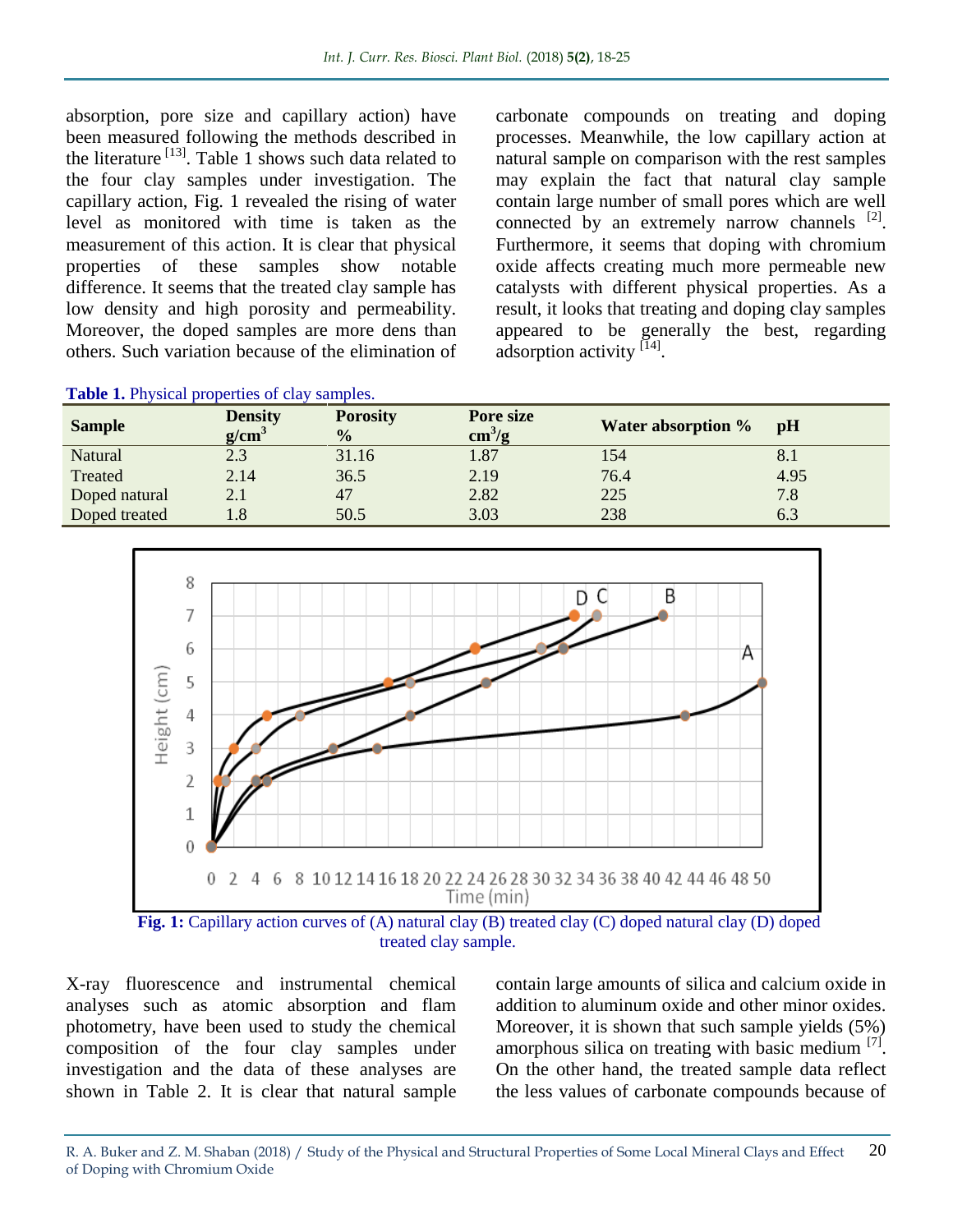the elimination processes. On doping of those samples, the results of analysis however, improve the doping factor molar ratio 1:8 of chromium to clay material.

#### **Structural studies**

Rocks and mineral clays occurred naturally and there is a difficulty in finding a sample consisting 100% of a single phase compound. Therefore, the natural mineral clay samples indeed compose of so many other minor compounds in addition to the primitive one which is for example smectite mineral clay. Carful x-ray powder diffraction studies reveal the presence of these mixed layer structures and frequently indicate their nature and relative abundance<sup>[15]</sup>.

Accordingly, x-ray powder diffraction for natural clay sample was carried out. Fig.2 shows the sample pattern which contains reflections typical to quartz in addition to montmorillonite, illite and kaolinite. The amorphous silica may also be defined as abroad hump between 2θ (18-22). However, the interplanar spacings of the all contributing phases might be presented in Table 3.

| <b>Sample</b><br>Oxides %      | <b>Natural</b> | <b>Treated</b> | Doped natural | Doped treated |
|--------------------------------|----------------|----------------|---------------|---------------|
| Na <sub>2</sub> O              | 1.07           | 0.02           | 1.04          | 0.06          |
| $K_2O$                         | 3.13           | 1.91           | 3.11          | 2.15          |
| CaO                            | 1.11           | 27.20          | 1.40          | 30.80         |
| <b>MgO</b>                     | 0.26           | 7.18           | 0.16          | 7.50          |
| Fe <sub>2</sub> O <sub>3</sub> | 1.02           | 5.60           | 1.95          | 6.35          |
| $Al_2O_3$                      | 7.32           | 8.19           | 9.25          | 10.38         |
| SO <sub>3</sub>                | 0.08           | 0.40           | 0.10          | 0.20          |
| SiO <sub>2</sub>               | 78.50          | 35.70          | 79.00         | 36.00         |
| L.O.I                          | 7.51           | 13.80          | 3.99          | 6.56          |





**Table 2.** Chemical composition of clay samples.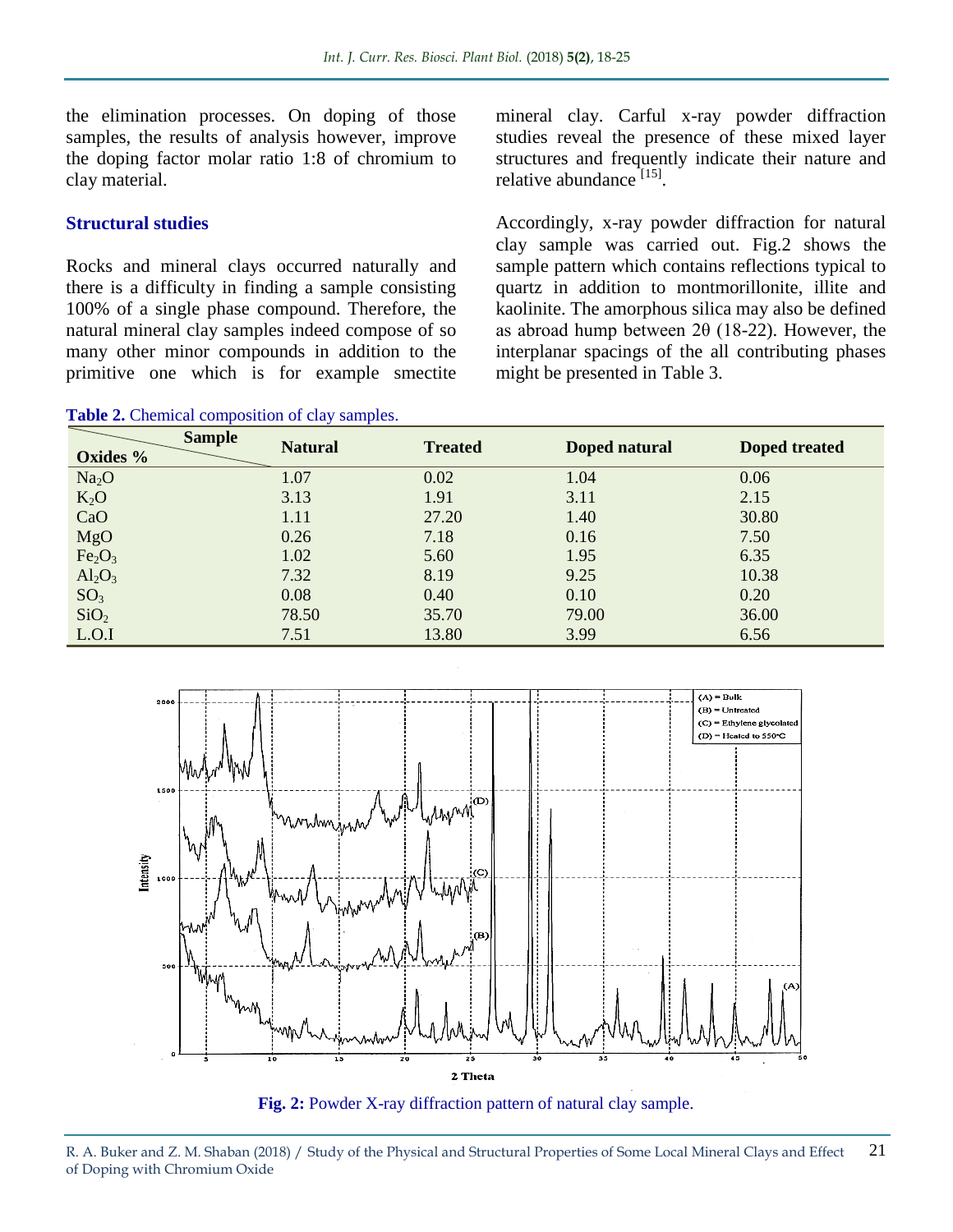| <b>Table 5.</b> Interpratial spacings of contributing phases in haunal clay sample.<br><b>Crystalline phase</b> | $2\theta$ | d-spacing $(A^0)$ | hkl |
|-----------------------------------------------------------------------------------------------------------------|-----------|-------------------|-----|
| Montmorillonite                                                                                                 | 6.1       | 14.47             | 001 |
| Montmorillonite                                                                                                 | 19.8      | 4.48              | 110 |
| Montmorillonite                                                                                                 | 27.7      | 3.02              | 005 |
| Montmorillonite                                                                                                 | 36.5      | 2.50              | 200 |
| Illite                                                                                                          | 8.7       | 10.2              | 002 |
| Illite                                                                                                          | 17.8      | 5.03              | 004 |
| Illite                                                                                                          | 22.9      | 3.88              | 113 |
| Illite                                                                                                          | 45.6      | 1.99              | 010 |
| Kaolinite                                                                                                       | 12.4      | 7.13              | 001 |
| Kaolinite                                                                                                       | 21.1      | 4.18              | 111 |
| Kaolinite                                                                                                       | 35.1      | 2.57              | 201 |
| Kaolinite                                                                                                       | 38.5      | 2.34              | 202 |
| Quartz                                                                                                          | 20.9      | 4.26              | 100 |
| Quartz                                                                                                          | 26.6      | 3.34              | 101 |
| Quartz                                                                                                          | 39.4      | 2.28              | 102 |
| Quartz                                                                                                          | 49        | 1.82              | 112 |
| Calcite                                                                                                         | 29.4      | 3.03              | 104 |
| Calcite                                                                                                         | 36        | 2.49              | 110 |
| Calcite                                                                                                         | 43.1      | 2.09              | 202 |
| Calcite                                                                                                         | 47.5      | 1.91              | 018 |
| Dolomite                                                                                                        | 31        | 2.89              | 104 |
| Dolomite                                                                                                        | 37.5      | 2.40              | 110 |
| Dolomite                                                                                                        | 41.1      | 2.19              | 113 |
| Dolomite                                                                                                        | 44.9      | 2.02              | 202 |
| Hematite                                                                                                        | 24.3      | 3.66              | 012 |
| Hematite                                                                                                        | 33.4      | 2.69              | 104 |
| Hematite                                                                                                        | 43.9      | 2.08              | 202 |
| Hematite                                                                                                        | 49.5      | 1.84              | 024 |

**Table 3.** Interplanar spacings of contributing phases in natural clay sample.

On treating the clay sample and doping with chromium oxide followed by calcination at  $700^{\circ}$ C, it seem that good crystalline phases were obtained. Furthermore, it looks that calcite and dolomite compounds were eliminated in addition to the destruction of montmorillonite and kaolinite crystal structures. X-ray diffraction chart of these samples are modified to the data presented in Table 4. This presentation clearly indicates the interplanar spacing of the contributing phases present in the above sample. Therefore, all samples under investigation were avoided from heating above  $260^{\circ}$ C to be active adsorbents whenever they were employed.

The aim of the present study is to prepare a modified mineral clay samples which contain the doped chromium oxide. Such goal to be achieved

differential scanning calorimetry technique might be employed, followed by thermogravimetric degradation in order to obtain an activated catalyst. Fig. 3 shows DSC curve of chromium doped natural clay sample which contains three endothermic peaks representing the three types of hydration water molecules. The first at  $90^{\circ}$ C related to the free water molecules on the surface and between the intermolecular planar of the clay. While the second one at  $160^{\circ}$ C corresponded to the water molecular which are connected to the clay via hydrogen bonding. Finally, the third peak represents the type of molecules which are coordinated to the clay sample  $[16]$ . Meanwhile, DSC curves of the rest of samples were noted to be similar to the above one except in a small variation in the position of the hydration peaks.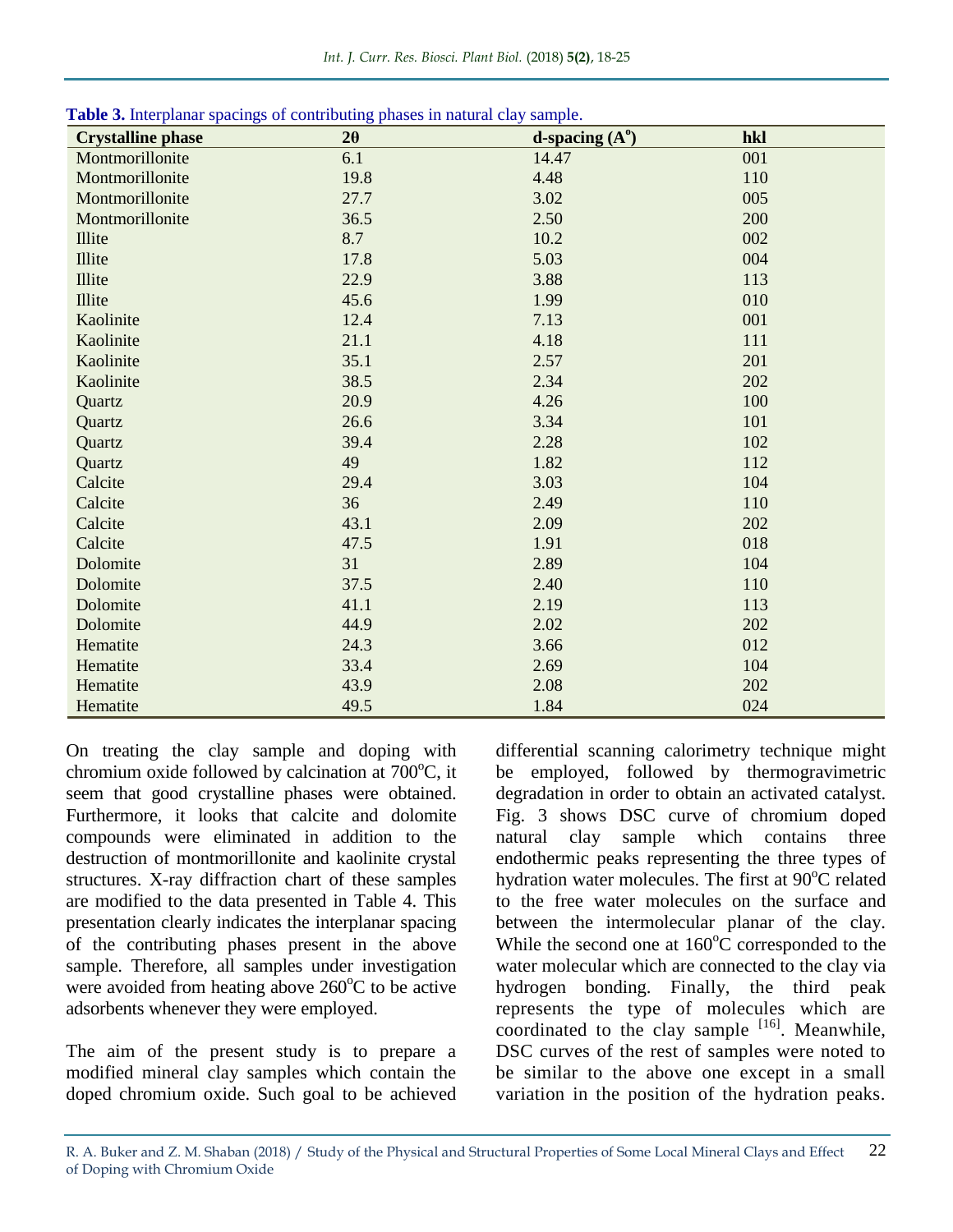To interpret such foundation, TGA of the investigated samples were performed and Fig. 4 represents one of such analysis. It is clear that losses of 54, 19 and 27% of the whole water molecules weight were observed which correspond to the dehydration phenomena<sup>[17]</sup>.

| <b>Crystalline phase</b> | $2\theta$ | d-spacing $(A^0)$ | hkl |
|--------------------------|-----------|-------------------|-----|
| Montmorillonite          | 6.3       | 13.94             | 001 |
| Montmorillonite          | 19.8      | 4.48              | 110 |
| Montmorillonite          | 27.7      | 3.02              | 005 |
| Montmorillonite          | 34.7      | 2.58              | 200 |
| Illite                   | 8.7       | 10.2              | 002 |
| <b>Illite</b>            | 17.8      | 5.03              | 004 |
| Illite                   | 22.9      | 3.88              | 113 |
| Illite                   | 45.6      | 1.99              | 010 |
| Quartz                   | 20.9      | 4.26              | 100 |
| Quartz                   | 26.6      | 3.34              | 101 |
| Quartz                   | 36.2      | 2.48              | 110 |
| Quartz                   | 42.3      | 2.13              | 200 |
| Chromatite               | 24.4      | 3.64              | 012 |
| Chromatite               | 33.6      | 2.67              | 104 |
| Chromatite               | 39.4      | 2.28              | 006 |
| Chromatite               | 41.4      | 2.17              | 113 |
| Calcite                  | 29.4      | 3.03              | 104 |
| Calcite                  | 43.1      | 2.09              | 202 |
| Calcite                  | 47.5      | 1.91              | 018 |
| Calcite                  | 49.2      | 1.87              | 116 |
| Dolomite                 | 24.1      | 3.69              | 012 |
| Dolomite                 | 31        | 2.89              | 104 |
| Dolomite                 | 37.5      | 2.40              | 110 |
| Dolomite                 | 44.1      | 2.06              | 021 |

|  | Table 4. Interplanar spacings of contributing phases in doped treated clay sample. |  |  |
|--|------------------------------------------------------------------------------------|--|--|

Table 5. Soxhlet extractions (%) of 2g Iraqi virgin olive oil using different adsorbents.

| <b>Polarity</b>           | <b>Solvents</b>               |                        |                           |                               |          |  |
|---------------------------|-------------------------------|------------------------|---------------------------|-------------------------------|----------|--|
| constant<br><b>Sample</b> | <b>Petroleum ether</b><br>0.0 | <b>Toluene</b><br>2.38 | <b>Chloroform</b><br>4.81 | <b>Ethanol</b><br><b>24.6</b> | Loss $%$ |  |
| Natural                   | 70                            | 14.5                   |                           | 3.5                           |          |  |
| Treated                   | 64.5                          | 24.5                   | $\overline{4}$            | 4.5                           | 2.5      |  |
| Doped natural             | 77.5                          | 18                     |                           | 2.5                           | 0.5      |  |
| Doped treated             | 79                            | 15                     |                           |                               |          |  |

Finally, it is of interest to study the migration and elimination of the above water molecules from clay samples on increasing the temperature, in addition to the clay mineralogy by infrared spectroscopy. Therefore, a range of  $400-4000$  cm<sup>-1</sup> in frequency was applied and the spectra show several absorption bands including those between 1024-  $1093$  cm<sup>-1</sup> which may be attributed to the (Si-O)

stretching vibration  $[18]$ . Also there are absorption bands at  $796-694$  cm<sup>-1</sup> which are related to Si-O-M groups, and those at 877, 468 which correspond to Al-O and Fe-O respectively. Finally, the bands at 3618-3546 cm<sup>-1</sup> and at 1456-1431 cm<sup>-1</sup> which represent the structural OH groups and  $CO_3^{-2}$ respectively. Such absorptions show a significant variation in the position and sharpness of the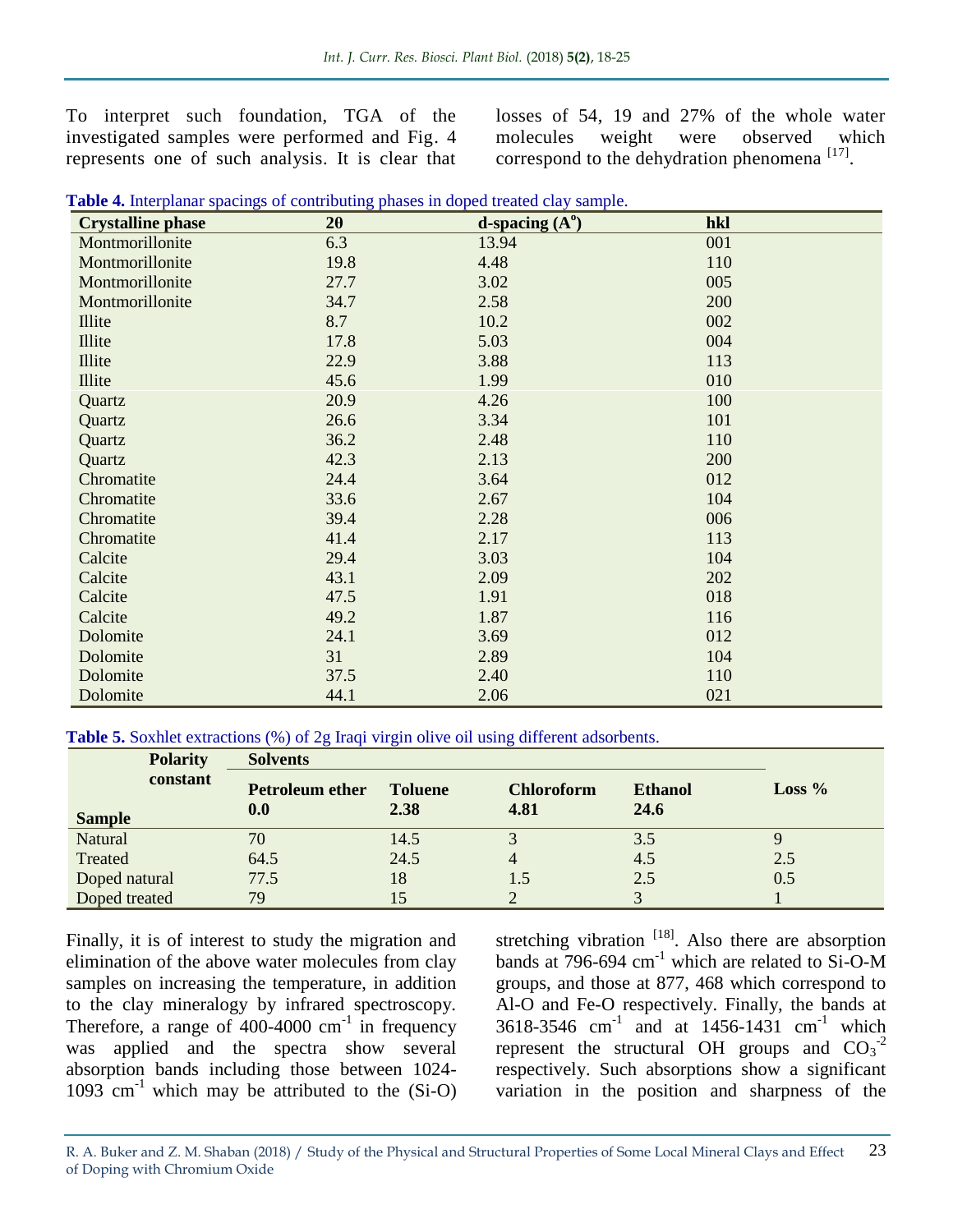vibrations upon treating and heating the samples in the range of  $90-500^{\circ}$ C. This may be related to the elimination of carbonate compounds and the dehydration phenomenon.



**Fig. 3:** Differential scanning calorimetry curve of chromium doped clay sample.



**Fig. 4:** Thermogravimetric analysis curve of chromium doped clay sample.

#### **Soxhlet extraction of Iraqi virgin olive oil components**

The above results obtained for four clay samples in the present study show a significant variation in their chemical composition, physical properties, and especially in their structural components. It is therefore, of interest to get benefit of such findings in

evaluating the studied clay samples in order to be applied as good adsorbents in fractionation processes. The clay samples are suitable for the separation of majority of substances or for the separation of complex mixtures into groups of compounds.

Accordingly, four fractionating Soxhlets were packed with the chromatographic grade (425-